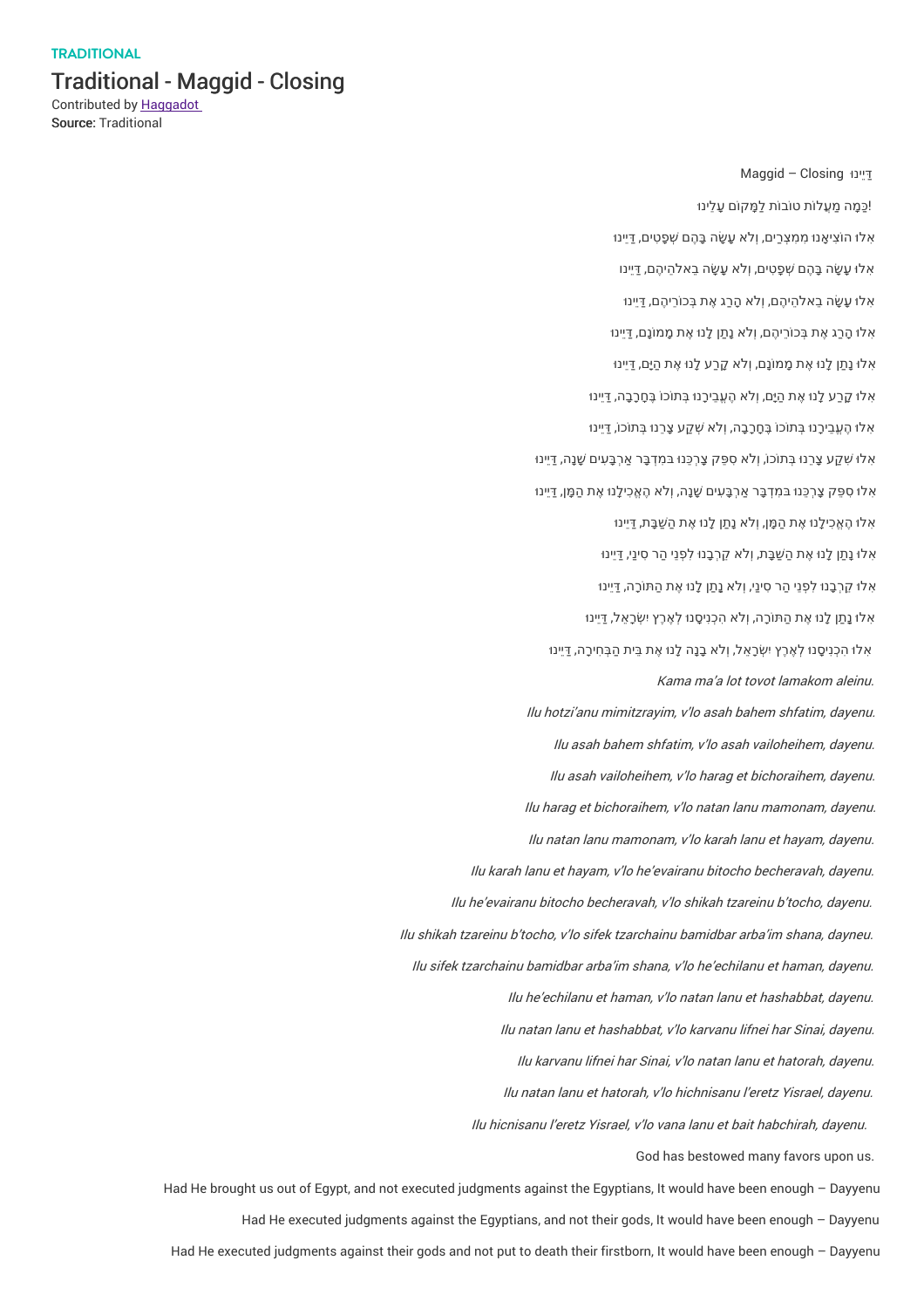Had He put to death their firstborn, and not given us their riches, It would have been enough – Dayyenu

Had He given us their riches, and not split the Sea for us, It would have been enough – Dayyenu

Had He split the Sea for us, and not led us through it on dry land, It would have been enough – Dayyenu

Had He led us through it on dry land, and not sunk our foes in it, It would have been enough – Dayyenu

Had He sunk our foes in it, and not satisfied our needs in the desert for forty years, It would have been enough - Dayyenu

Had He satisfied our needs in the desert for forty years, and not fed us the manna, It would have been enough - Dayyenu

Had He fed us the manna, and not given us the Sabbath, It would have been enough – Dayyenu

Had He given us the Sabbath, and not brought us to Mount Sinai, It would have been enough – Dayyenu

Had He brought us to Mount Sinai, and not given us the Torah, It would have been enough – Dayyenu

Had He given us the Torah, and not brought us into Israel, It would have been enough – Dayyenu

Had He brought us into Israel, and not built the Temple for us, It would have been enough – Dayyenu

Obligations of the Holiday

ַרַבָּן גַּמְלִיאֵל הָיָה אוֹמֵר:כָּל שֶׁלֹא אָמַר שְׁלשָׁה דְּבָרִים אֵלוּ בַּפֶּסַח, לֹא יָצָא יְדֵי חוֹבָתו, וְאֵלוּ הֵן

ּפֶ ַסח, ַמצָה, ו ָּמר ֹור

Rabban Gamlieil hayah omeir: kol shelo amar sh'loshah d'varim eilu bapesach, lo yatza y'dei chovato, <sup>v</sup>'eilu hein: Pesach, Matzah, Umaror.

Rabban Gamliel would teach that all those who had not spoken of three things on Passover had not fulfilled their obligation to tell the story, and these three things are:

Point to the shank bone.

פֶּסַח שֶׁהָיוּ אֲבוֹתִינוּ אוֹכְלִים בִּזְמַן שָׁבֵּית הַמִּקְדָּשׁ הָיָה קָיָם, עַל שׁוּם מָה? עַל שוּם שֶׁפֶּסַח הַקָּדוֹש בָּרוּךְ הוּא עַל בָּתִּי אֲבוֹתִינוּ בְּמִצְרֵים , שֶׁגְּאֱמַר: וַאֲמַרְתָּם זֶבַח פֶּסַח הוּא לַיי, אֲשֶׁר פֶּסַח עַל בָּתֵּי בְּני יִשְׂרָאֵל בְּמִצְרַים בְּנָגְפוֹ אֶת מִצְרַים , וְאֶת בָּתֵּינוּ הִצִיל? וַיִּקֹד הָעָם וַיִּשְׁתַּחווּ ּ ּ

Pesach shehayu avoteinu och'lim, bizman shebeit hamikdash hayah kayam, al shum mah? Al shum shepasach hakadosh baruch hu al batei avoteinu b'mitzrayim, shene'emar: va'amartem zevach pesach hu l'Adonai, asher pasach al batei <sup>v</sup>'nei Yisrael b'mitzrayim, b'nagpo et mitzrayim <sup>v</sup>'et bateinu hitzil, vayikod ha'am vayishtachavu.

The Pesah which our ancestors ate when the Second Temple stood: what is the reason for it? They ate the Pesah because the holy one, Blessed be He "passed over" the houses of our ancestors in Egypt, as it is written in the Torah: "And You shall say, 'It is the Passover offering for Adonai, who passed over the houses of the Israelites saving us in Mitzrayim but struck the houses of the Egyptians.

Point to the matza.

מַצַּה זו שאנו אוֹכִלִים, עַל שׁוּם מה? עַל שׁוּם שֶׁלֹא הְסָפִּיק בְּצֵקָם שֶׁל אֲבוֹתֵינוּ לְהַחֲמִיץ עַד שֶׁנִּגְלָה עֲלֵיהֶם מֶלֶךְ מַלְכֵי הַמְּלָכִים, הַקֲדוֹש בָּרוּךְ הוּא, וּגְאָלָם, שֶׁנֶּאֱמַר: וַיֹּאפוּ אֶת הַבָּצֵק אֲשֶׁר הוֹצִיאוּ מִמִצְרַים עֻגֹת מַצּוֹת, כִּי לֹא חָמֵץ, כִּי גֹרְשׁוּ מִמִּצְרֵים ןלֹא יָכְלוּ לְהָתְמַהְמֵהָ, וְגַם צֵדָה לֹא עָשׂו לָהֶם

Matzah zeh sheanu och'lim, al shum mah? Al shum shelo hispik b'tzeikam shel avoteinu l'hachamitz ad sheniglah aleihem melech malchei ham'lachim, hakadosh baruch hu, ug'alam, shene'emar: vayofu et habatzeik asher hotziu mimitzrayim ugot matzot, ki lo chameitz, ki gor'shu mimitzrayim <sup>v</sup>'lo yachlu l'hitmahmeiha, <sup>v</sup>'gam tzeidah lo asu lahem.

Matzah - what does it symbolize in the Seder? There was insufficient time for the dough of our ancestors to rise when the holy one, Blessed be He was revealed to us and redeemed us, as it is written in the Torah: "And they baked the dough which they brought forth out o Egypt into matzah – cakes of unleavened bread – which had not risen, for having been driven out of Egypt they could not tarry, and they had made no provisions for themselves."

Point to the maror.

מָרוֹר זֶה שֶׁאָנוּ אוֹכְלִים, עַל שׁוּם מה? עַל שׁוּם שֶׁמֵּרְרוּ הַמִּצְרִים אֶת חַיֵי אֲבוֹתֵינוּ בְּמִצְרַים , שֶׁנְאֱמַר: וַעֲתָּרוּ הַמִּצְרִים אֶת חַיֵּי אֲבוֹתֵינוּ בְּמִצְרִים, שְׁנְאֱמַר: וַמְנִאֲרֵי, וַעֲתָּבוֹת ַבַּשָּׂדֶה אֶת כַּל עֲבֹדָתָם אֲשֶׁר עָבְדוּ בָהֶם בְּפָרֶך

Maror zeh sheanu och'lim, al shum mah? Al shum shemeir'ru hamitzrim et chayei avoteinu b'mitzrayim, shene'emar: vayamararu et chayeihem baavodah kashah, b'chomer uvilveinim uv'chol avodah basadeh et kol avodatam asher avdu vahem b'farech.

Why do we eat Maror? For the reason that the Egyptians embitter the lives of our ancestors in Mitzrayim, as the Torah states: "And they embittered their lives with servitude, with mortar and bricks without straw, with every form of slavery in the field and with great torment."

בְּכָל דּוֹר וָדוֹר חַיַב אָדָם לִרְאוֹת אֶת עַצְמוֹ כְּאָלוּ הוּא יָצֶא מִמִּצְרַים , שֶׁנְּאֱמַר: וְהַבֵּדְתַּ לְבִנְךָ בַּיוֹם הַהוּא לֵאמֹר, בַּעֲבוּר זֶה עָשָׂה יי לִי בְּצֵאתִי מִמִּצְרַים . לֹא אֶת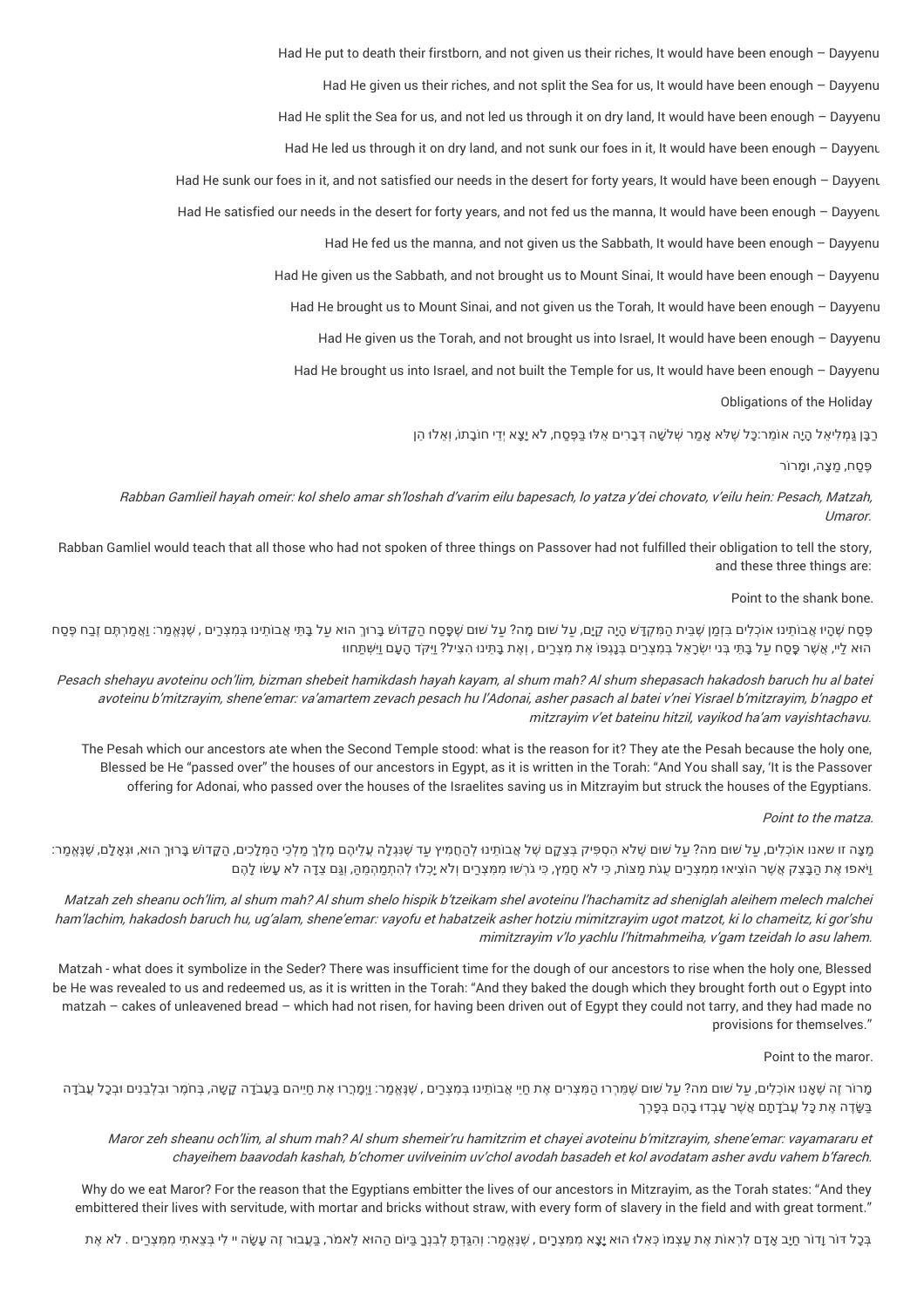אָבוֹתִינוּ בִּלְבָד גָּאַל הַקָּדוֹש בָּרוּךְ הוּא, אֶלָּא אַף אוֹתָנוּ גַּאַל עִמָּהֶם, שָׁגָּאֲמַר: וְאוֹתָנוּ הוֹצִיא מִשָּׁם , לְמַעַן הַבִּיא אתָנוּ, לָתֶת לָנוּ אֶת הָאָרֶץ אֲשֶׁר נְשָׁבַע לַאֲבֹתֵנוּ

B'chol dor vador chayav adam lirot et atzmo k'ilu hu yatza mimitzrayim, shene'emar: <sup>v</sup>'higadta l'vincha bayom hahu leimor, ba'avur zeh asah Adonai li b'tzeiti mimitzrayim. Lo et avoteinu bilvad ga'al hakadosh baruch hu, ela af otanu ga'al imahem, shene'emar: <sup>v</sup>'otanu hotzi misham, l'ma'an havi otanu, latet lanu et ha'aretz asher nishba la'avoteinu.

Therefore we are obligated, to thank, sing the Hallel, praise, glorify, exalt, honor, bless, elevate and raise our voices for joy to the holy one, Blessed be He, Who performed all these miracles for our ancestors and therefore for us! You brought us from human servitude to freedom, from sorrow to joy, for a time of mourning to a festive day, from deep darkness to great light and from slavery to redemption! In Your presence we renew our singing as in ancient days: Hallel-lu-yah Sing Hallel to God.

Cover the matza and raise the cup of wine until it is drunk at the end of Maggid.

לפִיכָךְ אֲנַחְנוּ חַיָבִים להודות לְהַלֵל, לְשַׁבְּחַ, לְפַאֶר, לרוֹמֶם, לְהַדֵּר, לְבָרֶךְ, לְעַלָּה וּלְקַלָּס לְמִי שֶׁעֲשֶׂה לַאֲבוֹתֵינוּ וְלָנוּ אֶת כָּל הַנְסִים הָאָלוּ: הוֹצִיאָנוּ מַעֲבְדוּת לְחֵרוּת מְיָנוֹן לְשִׂמְחָה, וּמֵאֶבֶל לְיוֹם טוֹב, וּמֵאֲפֶלָה לְאוֹר גֶּדוֹל, וּמִשְׁעָבּוּד לְגָאֶלָּה. וְנֹאמַר לְפָנָיו שִׁירַה חֲדָשָׁה: הַלְלוּיָה

L'fichach anachnu chayavim l'hodot, l'hallel, l'shabeiach, l'faeir, l'romeim, l'hadeir, l'vareich, l'aleih ul'kaleis, l'mi she'asah <sup>a</sup>'avoteinu <sup>v</sup>'lanu et kol hanisim haeilu: hotzianu meiavdut l'cheirut miyagon l'simchah, umei'eivel l'yom tov, umei'afeilah l'or gadol, umishibud ligulah. V'nomar l'fanav shirah chadashah: halleluyah.

Therefore it is our duty to thank and praise, pay tribute and glorify, exalt and honor, bless and acclaim the One who performed all these miracles for our fathers and for us. He took us out of slavery into freedom, out of grief into joy, out of mourning into a festival, out of darkness into a great light, out of slavery into redemption. We will recite a new song before Him! Halleluyah!

#### Hallel Excerpts

הַלְלוֹיָהּ הַלְלוֹ עַבְדִי יי, הַלְלוּ אֶת שֶׁם יי. יְהִי שֶׁם יי מְבֹרֶךְ מֵעֲתָּה וְעַד עוֹלָם. מִמְזְרַח שֶׁמֶשׁ עַד מְבוֹאו מְהֻלָּל שֶׁם יי. רָם עַל כָּל גּוּיִם יי, עַל הַשָּׁמַים כְּבוֹדוֹ. מִי כֵּיי אֱלֹהֵינוּ הַמַּגְבִּיהִי לָשָׁבָת, הַמַּשְׁפִּילִי לִרְאוֹת בַּשָּׁמַיִם וּבָאָרֶץ? מְקִימִי מֵעָפָר דָל, מֵאַשְׁפֹּת יָרִים אָבְיוֹן, לְהוֹשִׁיבִי עָם נְדִיבִים, עִם נְדִיבֵי עַמּוֹ. מוֹשִׁיבִי עָקָרֶת הַבֵּית, אֵם הַבָּנִים ִׂש ְמ ָחה. ַהלְלויָּ ּה

Halleluyah hal'lu avdei Adonai, hal'lu et sheim Adonai. Y'hi sheim Adonai <sup>m</sup>'vorach mei'atah <sup>v</sup>'ad olam. Mimizrach shemesh ad <sup>m</sup>'vo'o <sup>m</sup>'hulal sheim Adonai. Ram al kol goyim Adonai, al hashamayim k'vodo. Mi k'Adonai Eloheinu hamagbihi lashavet, hamashpili lirot bashamayim uva'aretz? M'kimi mei'afar dal, mei'ashpot yarim evyon, l'hoshivi im nidivim, im nidivei amo. Moshivi akeret habayit, eim habanim <sup>s</sup>'meichah. Halleluyah.

Praise the Lord! Praise, you servants of the Lord, praise the name of the Lord. Blessed be the name of the Lord from this time forth and forever. From the rising of the sun to its setting, the Lord's name is to be praised. High above all nations is the Lord; above the heavens is His glory. Who is like the Lord our God, who though enthroned on high, looks down upon heaven and earth? He raises the poor man out of the dust and lifts the needy one out of the trash heap, to seat them with nobles, with the nobles of His people. He turns the barren wife into a happy mother of children. Halleluyah!

בְּצֵאת יִשְׂרָאֵל מִמְמִּרָים , בֵּית יַעֲקֹב מֵעַם לֹעֵז, הָיְתָה יְהוּדָה לְקָדְשׁו, יִשְׂרָאֵל מַמְשְׁלוֹתָיו. הַיָּם רָאָה <u>וי</u>ַנֹס, הַיַרְדַּן יִסֹב לְאָחוֹר. הֶהָרִים רָקְדוּ כְאֶילִים, גְּבָעוֹת - כִּבְנֵי צאן. מַה לְּךָ הַיָם כִּי תָנוּס, הַיַרְדֵן - תִּסֹב לְאָחוֹר, הֶהָרִים - תִּרְקְדוּ כְאֵילִים, גְּבָעוֹת - כִּבְנֵי צֹאן. מִלְפְנֵי אָדוֹן חוּלִי אָכֶץ, מִלְפְנֵי אֱלוֹהַ יַעֲקֹב. הַהֹפְכִי הַצּוּר אָגַם מָים, ַחלָּ ִמיש - לְ ַמ ְעי ְנ ֹו ָמיִם

B'tzeit Yisrael mimitzrayim, beit Ya'akov mei'am lo'eiz, haytah yihudah likodsho, Yisrael mamshilotav. Hayam ra'ah vayanos, hayardein yisov l'achor. Heharim rakedu che'eilim, giva'ot – kivnei tzon. Mah l'cha hayam ki tanus, hayardein – tisov l'achor, heharim tirkedu che'eilim, givaot – kivnei tzon. Milifnei adon chuli aretz, milifnei eloha Ya'akov. Hahofchi hatzur agam mayim, chalamish – lemayno mayim.

When Israel went out of Egypt, When the household of Jacob left a people with a strange tongue, Judah became the place from which God's holiness went forth, Israel became the seat from which the world would know of Gods rule. The sea looked and fled, The Jordan reversed its curse. Mountains skipped like rams and the hills jumped about like young lambs. What is happening that you turn back, O sea, Jordan, why do you reverse your course? Mountains, why do you skip like rams And hills why do you jump like lambs? You are beholding the face of your Creator, Before God, before the God of Jacob, Turning rocks into swirling waters and stone into a flowing spring.

#### KOS SHEINEE

## The Second Cup of Wine

בָּרוּךְ אתה יי אֱלֹהֵינוּ מֶלֶךְ העוֹלָם, אֲשֶׁר גְּאָלָנוּ וְגַּאֲל אֶת אֲבוֹתֵינוּ מִמִּצְרַים , וְהִגִּיעָנוּ לַלַיְלָה הַזֶּה לָאֶכֶל בּוֹ מַצָּה וּמָרוֹר. כֵּן יי אֱלֹהֵינו וַאֲלֹהָי אֲבוֹתֵינוּ לְמוֹעֲדִים ולְרֶגֶלִים אֲחֵרִים הַבָּאִים לִקְרָאתֶנוּ לְשָׁלוֹם, שְׂמַחִים בְּבִנְוֵ עִירֶךָ וְשָׂשִׁים בַּעֲבוֹדֶתֶךָ. וְנֹאכַל שֶׁם מִן הַזְּבָחִים וּמִן הַפְּסֶחִים אֲשֶׁר יַגִּיע דָּמָם עַל קִיר מִזְבַּחֲךָ לְרָצוֹן, וְנוֹדָה לךָ שִׁיר חדש על גָּאלָתנוּ ועל פְּדוּת נַפְשׁנוּ. בַּרוּךְ אִתָּה יי גַּאל יִשְׂראַל

## בָּרוּךְ אַתָּה יי אֱלֹהֵינוּ מֶלֶךְ הָעוֹלַם בּוֹרֵא פְּרִי הַגָּפֶן

Baruch atah Adonai, Eloheinu Melech ha'olam, asher g'alanu <sup>v</sup>'ga'al et avoteinu mimitzrayim, <sup>v</sup>'higianu lalaylah hazeh le'echol bo matzah umaror. Kein Adonai Eloheinu vEilohei avoteinu yagi'einu l'mo'adim <sup>v</sup>'lirgalim acheirim haba'im likrateinu l'shalom, <sup>s</sup>'meichim b'vinyan irecha <sup>v</sup>'sasim ba'avodatecha. V'nochal sham min hazvachim umin hapsachim asher yagia damam al kir mizbachacha l'ratzon, <sup>v</sup>'nodeh l'cha shir chadash al g'ulateinu <sup>v</sup>'al p'dut nafsheinu. Baruch Atah Adonai, ga'al Yisrael.